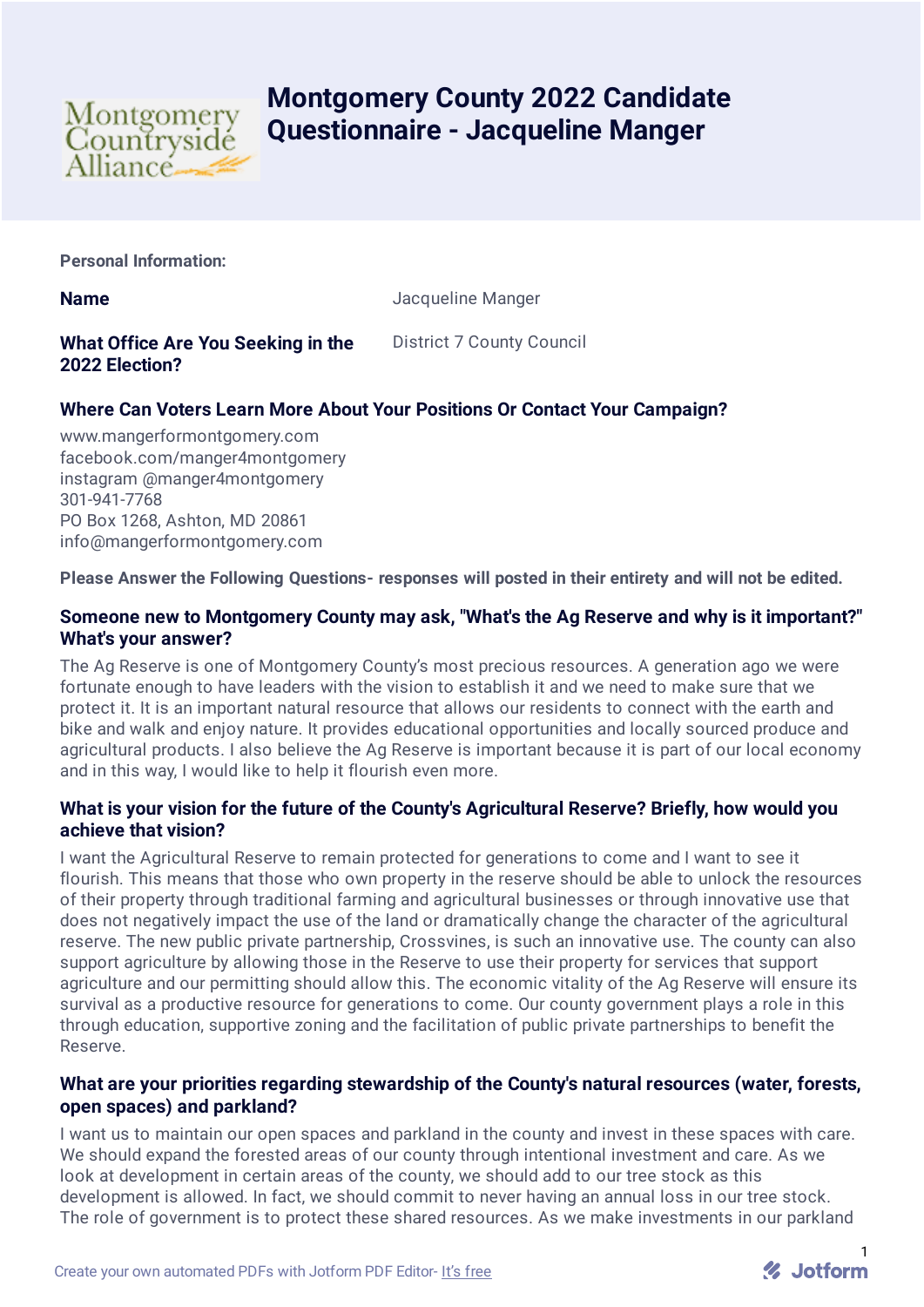I would like to see us create an equitable distribution of such spaces throughout our county.

#### **What role will you play with regard to ensure that we safeguard our drinking water supply both surface and groundwater?**

The county council plays an important role in oversight of our shared resources. In regards to water there are a few ways as a council member I would want to make a positive impact. First, the Council already has the authority to designate Special Protection Areas (we already have 4 in the county) I would be open to having DEP, DPS and the Planning Board look into others as a way to ensure we improve the quality of our watersheds.

Second, we should look at the former Green Streets Program (or create a new program) to improve our green infrastructure in the county and reduce the runoff winding up in our streams. This along with investment in our storm drain system could combine to reduce harmful runoff.

## **What are your top priorities to help the County address climate change? What role will the Ag Reserve play?**

Maintaining the Ag Reserve as a green buffer is important to our ability to address climate change. We should never allow the Ag Reserve to be used for housing development.

We should continue to support solar farming on the portion of the Ag Reserve where now allowed by current ZTA and we should reexamine the success of the ZTA in encouraging such use. Reforestation of some agricultural land (if the current land holders want to use their land in this way) is another way that we can help offset our carbon footprint. I want to see us plant more trees throughout the county for the same reason.

Finally, how we address our housing shortage, where we build and how we build will be a top priority for addressing climate change. Reducing GHG emissions is probably one of the most impactful ways to deal with climate change and also presents the biggest challenges. This takes big actions like zoning law changes, changes to building codes and a strategic and regular investment in a greener transportation infrastructure. For example, having new BEPS is fine, but we must also couple these with an expansion of the Green Bank to offset the cost to building owners who should not have to pay 100% of the cost to implement the standards. The reality is if we require building owners to do this and provide absolutely no funding or rebates, the building owners will pass along the costs. In many cases this will affect those least able to bear the burden of the cost.

## **What more can be done to support our local farm businesses and rural communities?**

We should use county procurement to support local farming – why aren't our schools buying local produce, or why aren't we creating linkages between the food insecure and our local farms through government programs? With any investment we make in incubators and small business development (both of which I support as part of my vision to grow jobs in the county) we should keep our Ag Reserve and the next generation of farmers in mind. As mentioned above, I think that supporting an expansion of agricultural support businesses within the Ag Reserve will help the local farm businesses flourish.

#### **What are your regional transportation priorities? Do you support M83 and an additional Potomac bridge and outer beltway through the Reserve or adjacent rural zones?**

I support a balanced, sustainable approach to transportation. Highest priority: smart growth development that mitigates traffic and reliable, accessible options that get people out of cars. This means BRT with dedicated lanes in some areas and investment to maintain the Metro and expansion of MARC rail in other areas. Any I270 toll lanes we invest in must benefit our county financially, be within the existing right of way and be linked to mass transit options. I have heard the residents if up-county – they want help with their commute on I270. Lowest Priority: Solutions that simply pave our way out of gridlock, so I do not support building M83 through the forest or an outer beltway through the Reserve. I favor investments that help people get out of their cars, but I am pragmatic and believe that we will not get everyone out of cars. I would like to encourage electric car use and would support county investment charging infrastructure in the future.